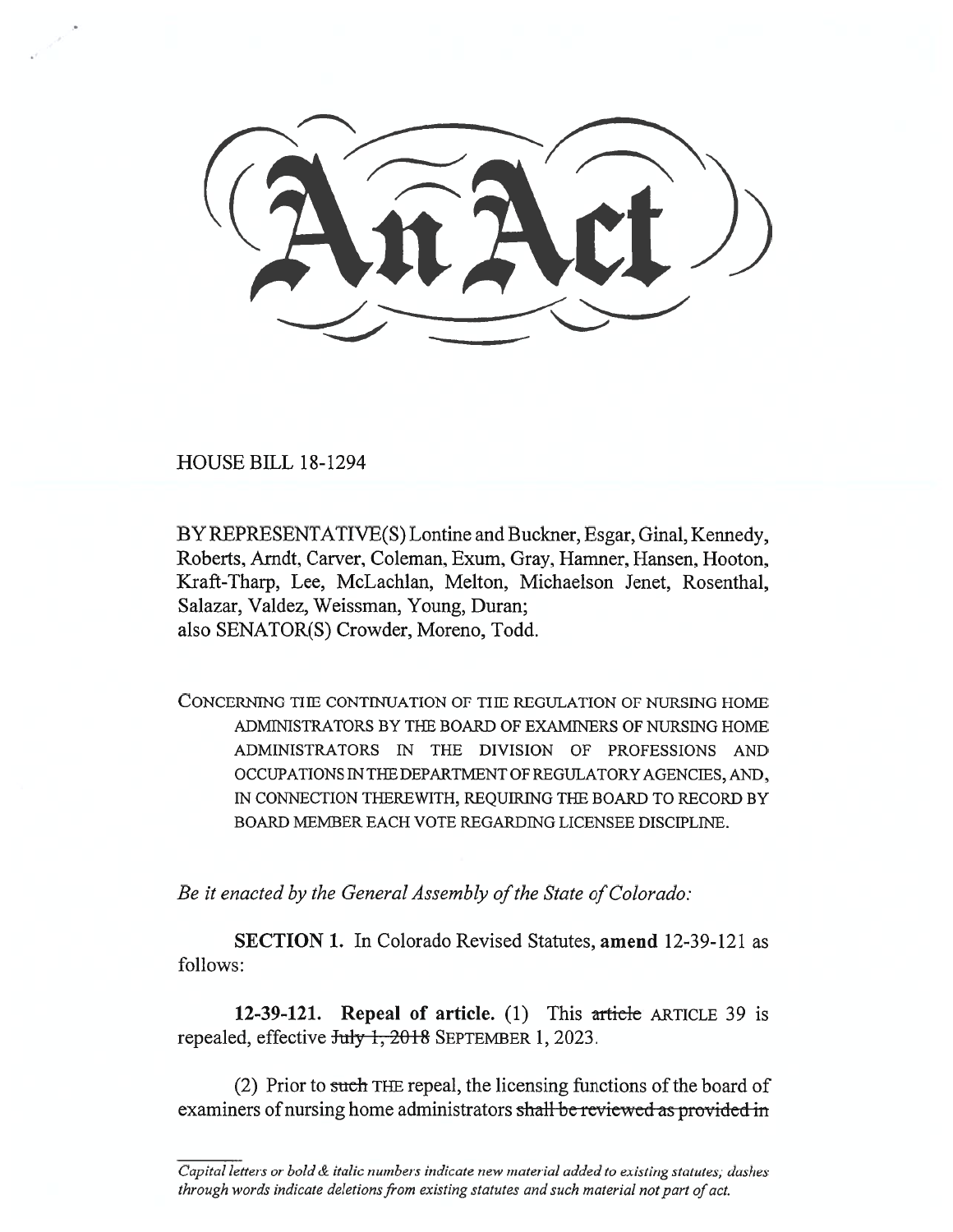ARE SCHEDULED FOR REVIEW IN ACCORDANCE WITH section 24-34-104.  $C.R.S.$ 

**SECTION 2.** In Colorado Revised Statutes, 24-34-104, **repeal**  (14)(a)(VI); and **add** (24)(a)(VIII) as follows:

**24-34-104. General assembly review of regulatory agencies and functions for repeal, continuation, or reestablishment - legislative declaration - repeal.** (14) (a) The following agencies, functions, or both, are scheduled for repeal on July 1, 2018:

(VI) The board of examiners of nursing home administrators created in section  $12-39-104$ , C.R.S.;

(24) (a) The following agencies, functions, or both, are scheduled for repeal on September 1, 2023:

(VIII) THE REGULATION OF NURSING HOME ADMINISTRATORS BY THE BOARD OF EXAMINERS OF NURSING HOME ADMINISTRATORS IN ACCORDANCE WITH ARTICLE 39 OF TITLE 12.

**SECTION 3.** In Colorado Revised Statutes, 12-39-114, **add** (8) as follows:

**12-39-114. Disciplinary proceedings - administrative law judge - judicial review - publicly recorded votes.** (8) ALL VOTES TO IMPOSE DISCIPLINE OR DISMISS A COMPLAINT MUST BE RECORDED IN THE BOARD'S PUBLICLY AVAILABLE MINUTES AND INDICATE HOW EACH BOARD MEMBER VOTED ON THE QUESTION.

**SECTION 4. Effective date.** This act takes effect July 1, 2018.

**SECTION 5. Safety clause.** The general assembly hereby finds,